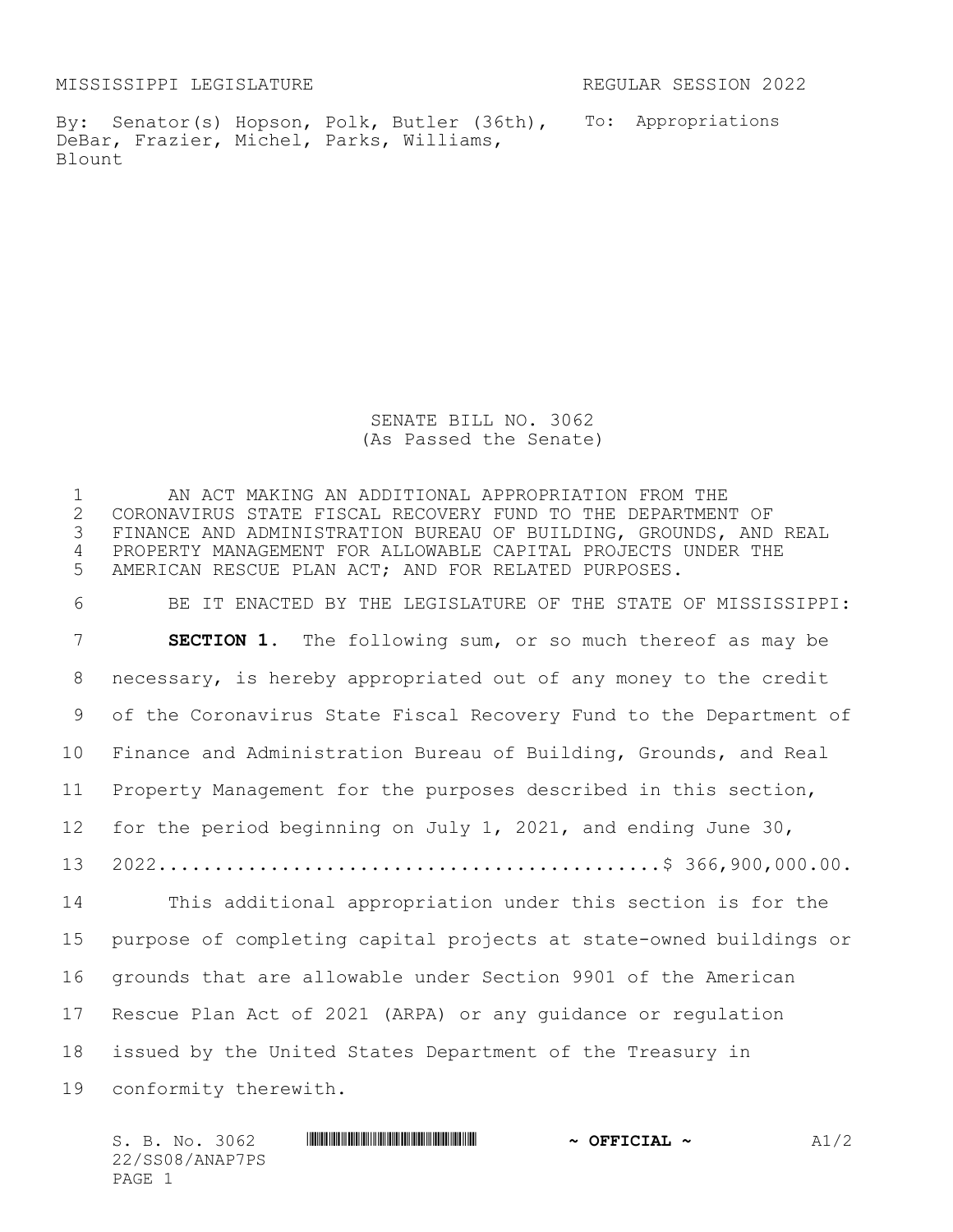**SECTION 2.** "Capital projects" for the purpose of this act shall mean the following:

 (a) Eligible projects under the Environmental Protection Agency's Clean Water State Revolving Fund (CWSRF) or Drinking Water State Revolving Fund (DWSRF), lead remediation, and stormwater infrastructure;

 (b) Prevention, mitigation, or other services in congregate living facilities and other key settings;

 (c) Ventilation system installation and improvements; (d) Capital investments in public facilities to implement COVID-19 mitigation tactics;

 (e) Improvements to state parks due to increased use; (f) Any other eligible project through ARPA guidelines, guidance, rules, regulations and/or other criteria, as may be amended from time to time, of the United States Department of the Treasury excluding broadband infrastructure.

 **SECTION 3.** It is the intention of the Legislature that the Department of Finance and Administration Bureau of Building, Grounds, and Real Property Management prioritize necessary investment in drinking water, wastewater, and stormwater infrastructure when determining projects unless the entity operates a congregate living facility or the purpose if expressly stated in this act.

22/SS08/ANAP7PS PAGE 2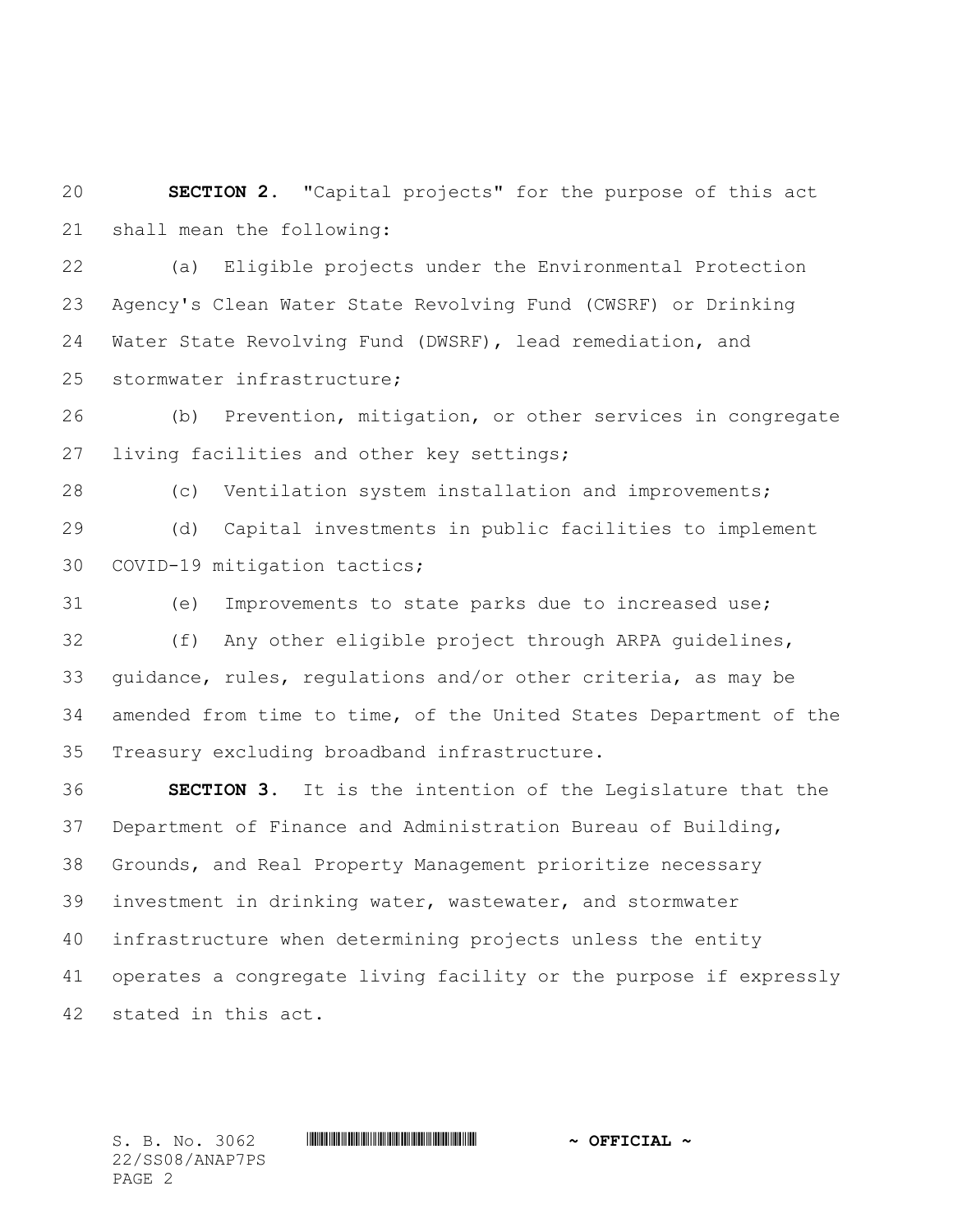**SECTION 4.** It is the intention of the Legislature that no funds appropriated under this act shall be used to pay employee premium payments.

S. B. No. 3062 \*SS08/ANAP7PS\* **~ OFFICIAL ~** 22/SS08/ANAP7PS **SECTION 5.** Of the funds appropriated under the provisions of Section 1 of this act, Two Hundred Fifty-six Million Six Hundred Fifty Thousand Dollars (\$256,650,000.00) or so much thereof, shall be provided for capital projects at state-owned buildings or grounds occupied by the following state agencies or for the following purposes as cited herein: (a) Any state-owned building as deemed necessary by the Department of Finance and Administration Bureau of Building, Grounds 55 and Real Property Management.........................\$ 26,500,000.00 (b) The Department of Corrections............\$ 80,000,000.00 (c) The Department of Mental Health..........\$ 65,000,000.00 (d) The Department of Human Services 59 Oakley Youth Development Center........................\$ 5,150,000.00 (e) State Department of Health for necessary capital investment to assist in responding to the public health emergency.......\$ 24,250,000.00 63 (f) The State Fire Academy.................................\$ 750,000.00 (g) To the entity that oversees the operations of state parks for the purpose of eligible water, wastewater, and stormwater projects...........................................\$ 22,500,000.00

PAGE 3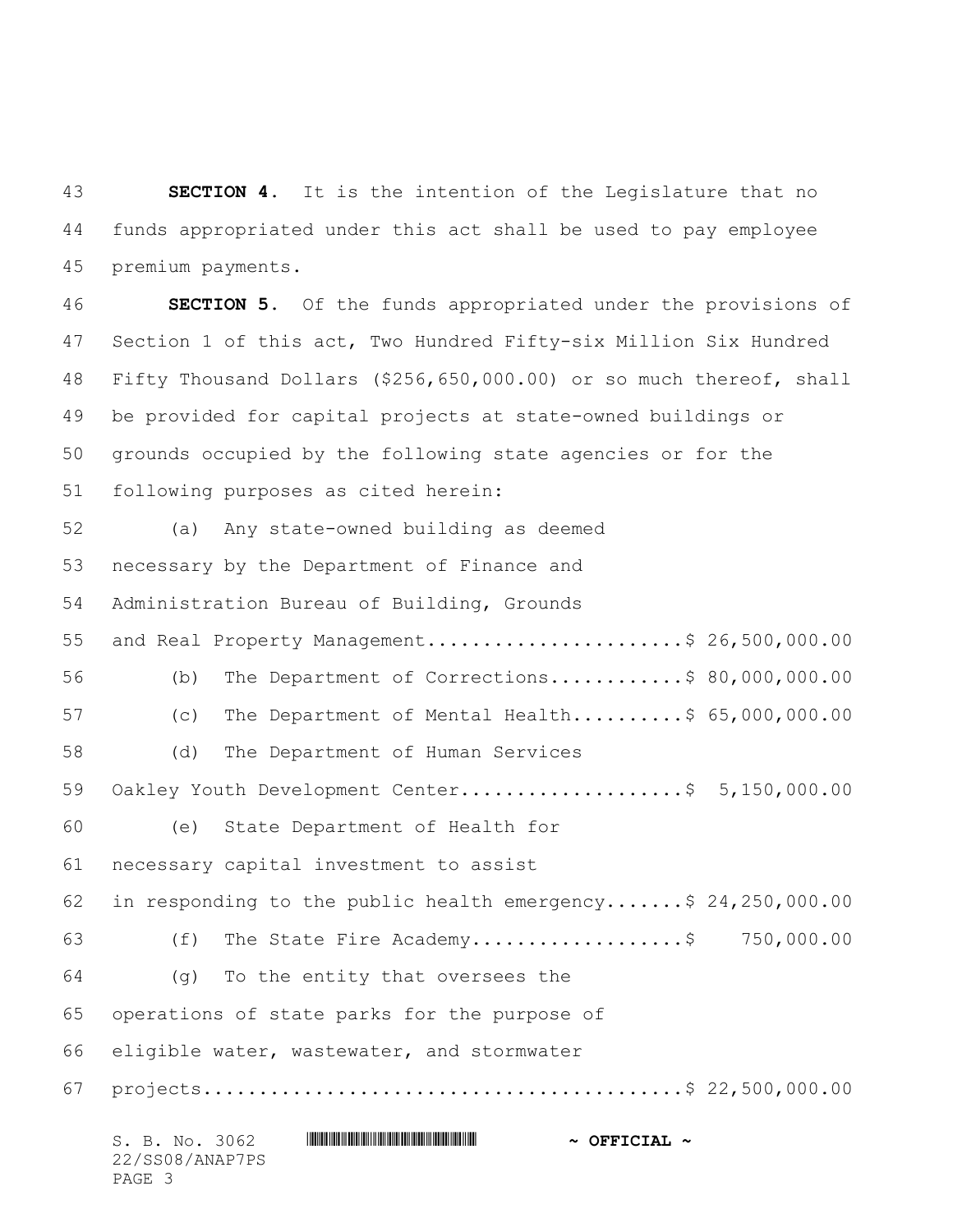(h) To the entity that oversees the operations of state parks for the purpose of improvements to state parks due to increased use and to promote tourism.............................\$ 32,500,000.00 **SECTION 6.** Of the funds appropriated under the provisions of Section 1 of this act, Seventy-seven Million Five Hundred Thousand Dollars (\$77,500,000.00) or so much thereof, shall be provided for capital projects at state-owned buildings or grounds occupied by the following Universities: (a) Alcorn State University including Alcorn State University Agricultural Research, 79 Extension, and Land-Grant Programs..................\$ 7,500,000.00 80 (b) Delta State University.....................\$ 8,000,000.00 81 (c) Center for Education and Research........\$ 2,000,000.00 82 (d) Jackson State University..................\$ 10,250,000.00 (e) Mississippi State University (MSU) including Mississippi Agricultural and Forestry Experiment Station, Mississippi Cooperative Extension Service, Forest and Wildlife Research Center, and College of Veterinary Medicine at MSU................................................\$ 12,100,000.00 89 (f) Mississippi University for Women.........\$ 7,300,000.00 (g) Mississippi Valley State University......\$ 9,500,000.00 91 (h) University of Mississippi..................\$ 5,850,000.00 (i) University of Southern Mississippi

| S. B. No. 3062  |  | $\sim$ OFFICIAL $\sim$ |
|-----------------|--|------------------------|
| 22/SS08/ANAP7PS |  |                        |
| PAGE 4          |  |                        |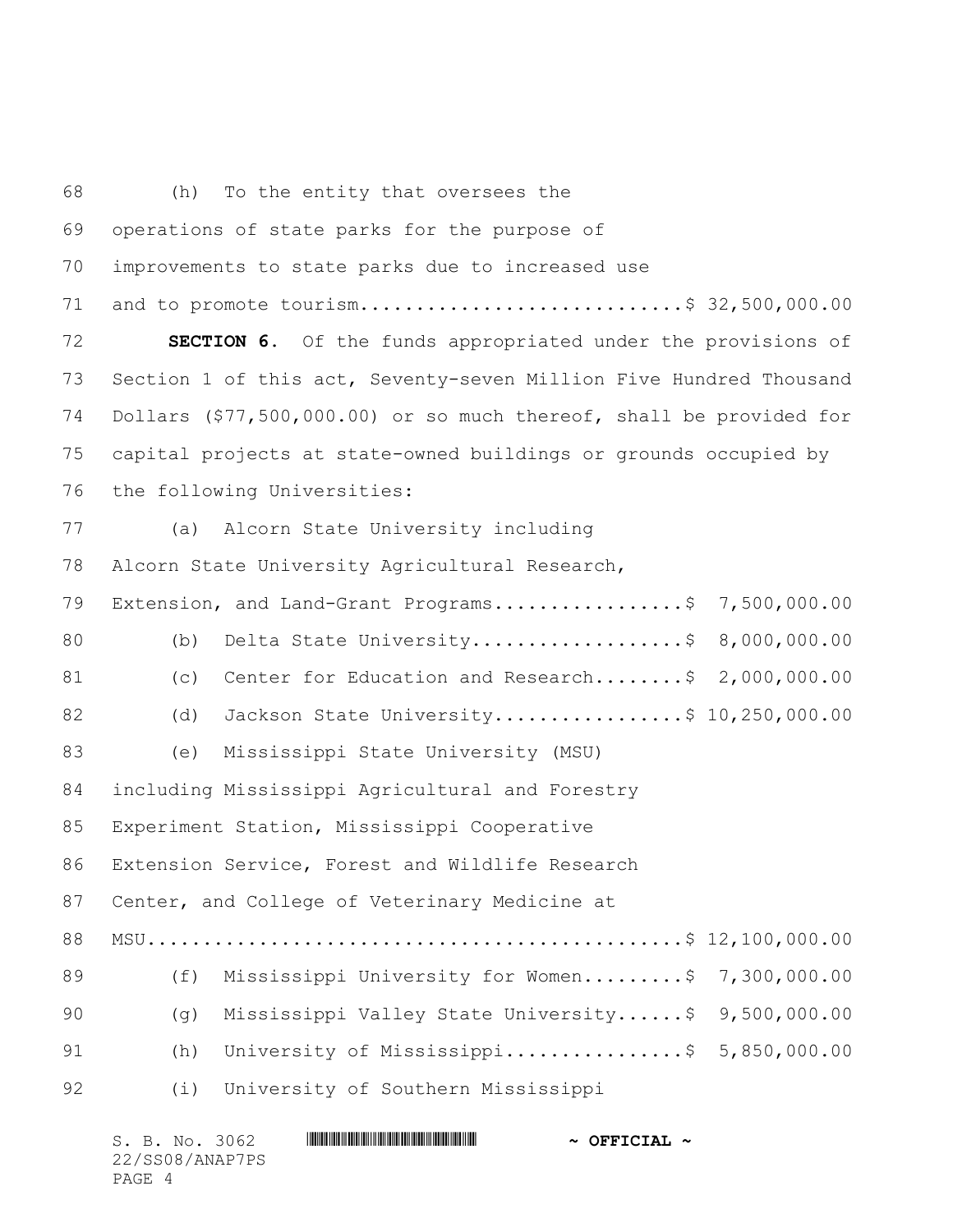93 including the Gulf Park Campus.......................\$ 5,500,000.00 (j) University of Mississippi Medical Center.............................................\$ 9,500,000.00 **SECTION 7.** Of the funds appropriated under the provisions of 97 Section 1 of this act, Thirty-two Million Seven Hundred Fifty Thousand Dollars (\$32,750,000.00) or so much thereof, shall be provided for capital projects at state-owned buildings or grounds occupied by the following Community Colleges: (a) Coahoma Community College................\$ 2,500,000.00 (b) Copiah-Lincoln Community College.........\$ 2,500,000.00 (c) East Central Community College...........\$ 1,000,000.00 (d) East Mississippi Community College.......\$ 1,000,000.00 (e) Hinds Community College..................\$ 3,650,000.00 (f) Holmes Community College.................\$ 1,000,000.00 (g) Itawamba Community College...............\$ 1,000,000.00 108 (h) Jones Community College...................\$ 2,750,000.00 (i) Meridian Community College...............\$ 1,000,000.00 (j) Mississippi Delta Community College......\$ 3,750,000.00 (k) Mississippi Gulf Coast Community College............................................\$ 3,400,000.00 (l) Northeast Mississippi Community College............................................\$ 3,250,000.00 (m) Northwest Mississippi Community College............................................\$ 2,700,000.00 (n) Pearl River Community College............\$ 1,250,000.00

|        |  | S. B. No. 3062  |  | $\sim$ OFFICIAL $\sim$ |
|--------|--|-----------------|--|------------------------|
|        |  | 22/SS08/ANAP7PS |  |                        |
| PAGE 5 |  |                 |  |                        |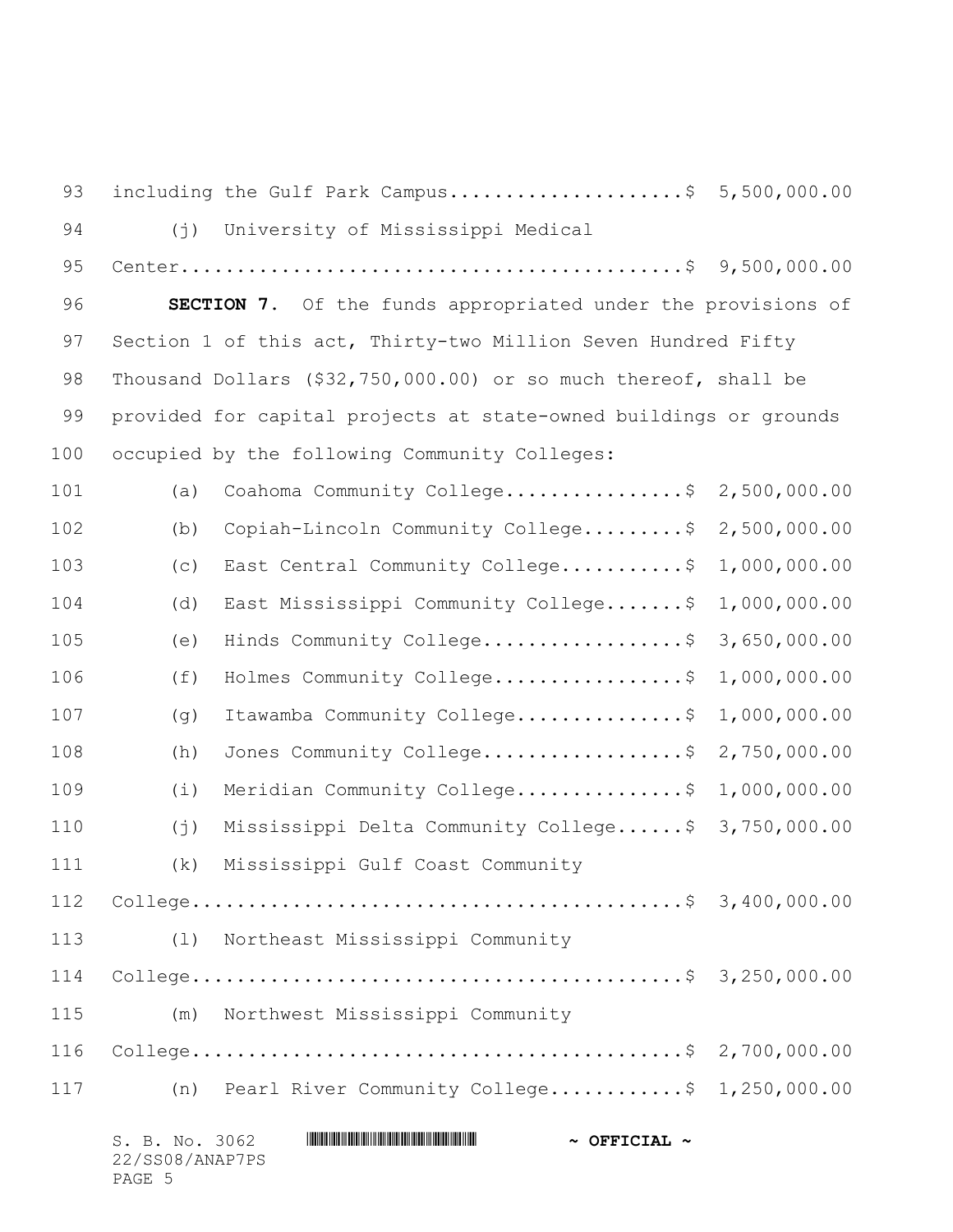(o) Southwest Mississippi Community

 College............................................\$ 2,000,000.00 **SECTION 8.** (1) As used in this section and Section 9 of this act, the term "department" means the Department of Finance and Administration Bureau of Building, Grounds, and Real Property Management.

 (2) The department shall not disburse any funds appropriated under this act to any recipient without first: (a) making an individualized determination that the reimbursement sought is, in the department's independent judgment, for necessary expenditures eligible under Section 602 of the federal Social Security Act as added by Section 9901 of the federal American Rescue Plan Act of 2021 (ARPA) and its implementing guidelines, guidance, rules, regulations and/or other criteria, as may be amended or supplemented from time to time, by the United States Department of the Treasury; and (b) determining that the recipient has not received and will not receive reimbursement for the expense in 135 question from any source of funds, including insurance proceeds, other than those funds provided under Section 602 of the federal Social Security Act as added by Section 9901 of ARPA. In addition, the department shall ensure that all funds appropriated under this act are disbursed in compliance with the Single Audit Act (31 USC Sections 7501-7507) and the related provisions of the Uniform Guidance, 2 CFR Section 200.303 regarding internal controls, Sections 200.330 through 200.332 regarding sub-recipient

S. B. No. 3062 \*SS08/ANAP7PS\* **~ OFFICIAL ~** 22/SS08/ANAP7PS PAGE 6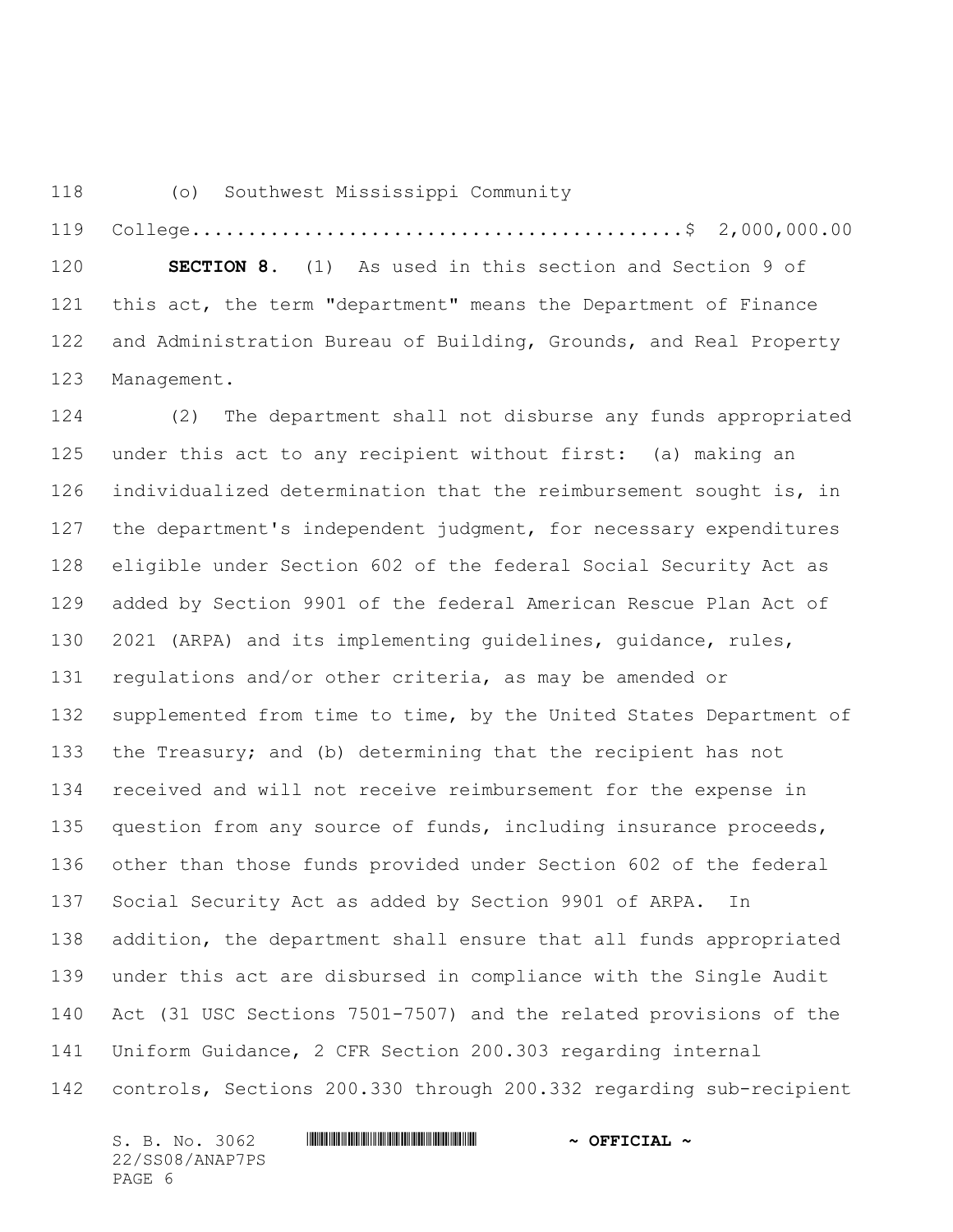monitoring and management, and subpart F regarding audit requirements.

 **SECTION 9.** (1) As a condition of receiving and expending the funds appropriated to each entity listed in Sections 5, 6, and 147 7 under this act, each entity shall certify to the Department of Finance and Administration that each expenditure of the funds appropriated to the department under this act complies with the guidelines, guidance, rules, regulations and/or other criteria, as may be amended from time to time, of the United States Department of the Treasury regarding the use of monies from the Coronavirus State Fiscal Recovery Fund established by ARPA.

 (2) If the Office of Inspector General of the United States 155 Department of the Treasury, or the Office of Inspector General of any other federal agency having oversight over the use of monies from the Coronavirus State Fiscal Recovery Fund established by ARPA (a) determines that the department or recipient has expended or otherwise used any of the funds appropriated to the department under this act for any purpose that is not in compliance with the guidelines, guidance, rules, regulations and/or other criteria, as may be amended from time to time, of the United States Department of the Treasury regarding the use of monies from the Coronavirus State Fiscal Recovery Fund established by ARPA, and (b) the State of Mississippi is required to repay the federal government for any of those funds that the Office of the Inspector General determined were expended or otherwise used improperly by the department or

S. B. No. 3062 \*SS08/ANAP7PS\* **~ OFFICIAL ~** 22/SS08/ANAP7PS PAGE 7